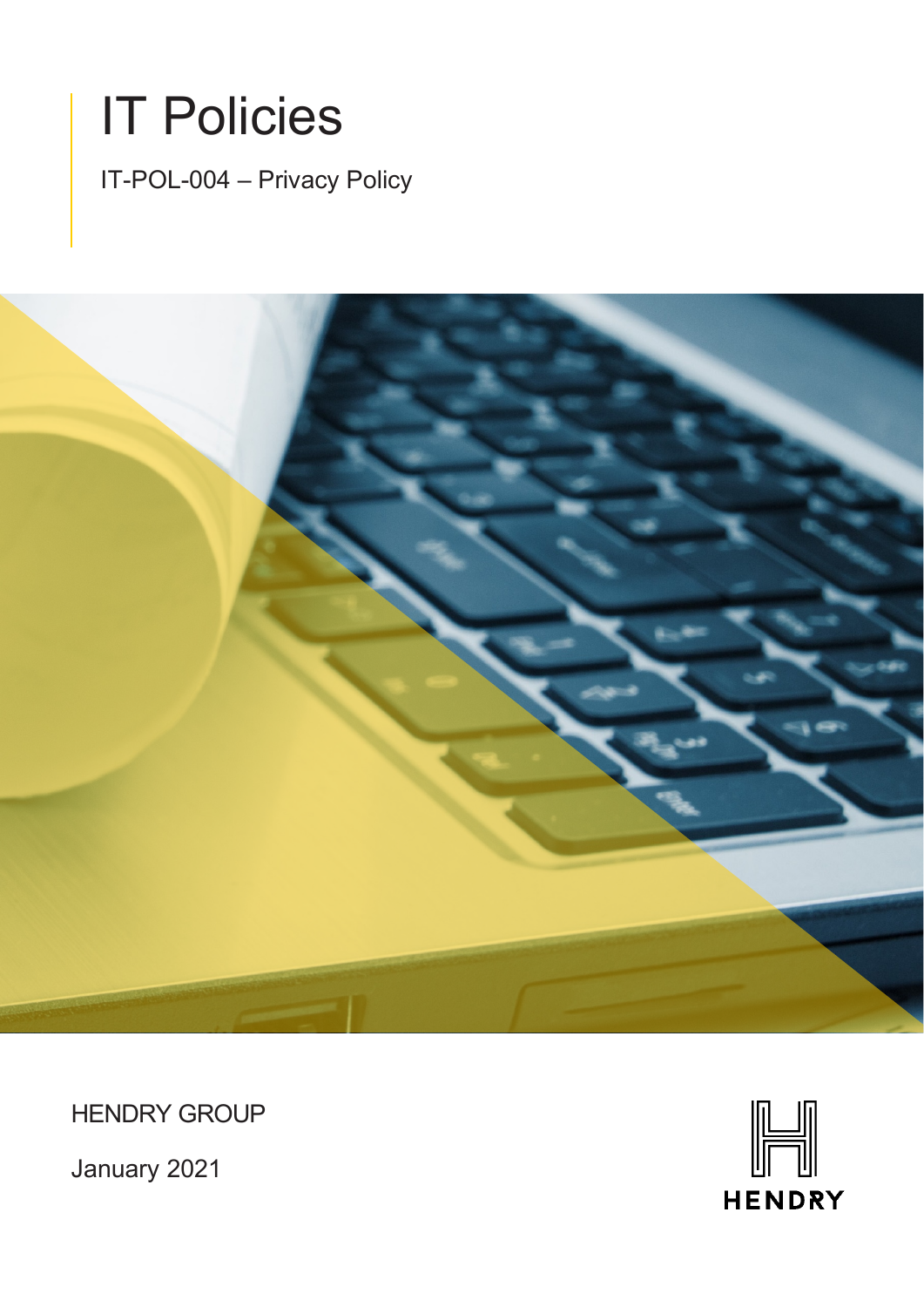# Hendry Group Privacy Policy

Hendry is committed to providing quality services to you and this policy outlines our ongoing obligations to you in respect of how we manage your Personal Information.

We have adopted the Australian Privacy Principles (APPs) contained in the Privacy Act 1988 (Cth) (the Privacy Act). The NPPs govern the way in which we collect, use, disclose, store, secure and dispose of your Personal Information.

A copy of the Australian Privacy Principles may be obtained from the website of The Office of the Australian Information Commissioner at [www.aoic.gov.au](http://www.aoic.gov.au/)

# **What is Personal Information and why do we collect it?**

Personal Information is information or an opinion that identifies an individual. Examples of Personal Information we collect include names, addresses, email addresses, phone and facsimile numbers.

This Personal Information is obtained in many ways including meetings, spreadsheets, interviews, correspondence, by telephone, by email, via our website www.hendry.com.au, Hendry products and from third parties. We don't guarantee website links or policy of authorised third parties.

We collect your Personal Information for the primary purpose of providing our services to you, providing information to our clients and marketing. We may also use your Personal Information for secondary purposes closely related to the primary purpose, in circumstances where you would reasonably expect such use or disclosure. You may unsubscribe from our mailing/marketing lists at any time by contacting us in writing.

When we collect Personal Information we will, where appropriate and where possible, explain to you why we are collecting the information and how we plan to use it.

## **Sensitive Information**

Sensitive information is defined in the Privacy Act to include information or opinion about such things as an individual's racial or ethnic origin, political opinions, membership of a political association, religious or philosophical beliefs, membership of a trade union or other professional body, criminal record or health information.

Sensitive information will be used by us only:

- For the primary purpose for which it was obtained
- For a secondary purpose that is directly related to the primary purpose
- With your consent; or where required or authorised by law.

## **Third Parties**

Where reasonable and practicable to do so, we will collect your Personal Information only from you. However, in some circumstances we may be provided with information by third parties. In such a case we will take reasonable steps to ensure that you are made aware of the information provided to us by the third party.

#### **Disclosure of Personal Information**

Your Personal Information may be disclosed in several circumstances including the following:

- Third parties where you consent to the use or disclosure; and
- Where required or authorised by law.